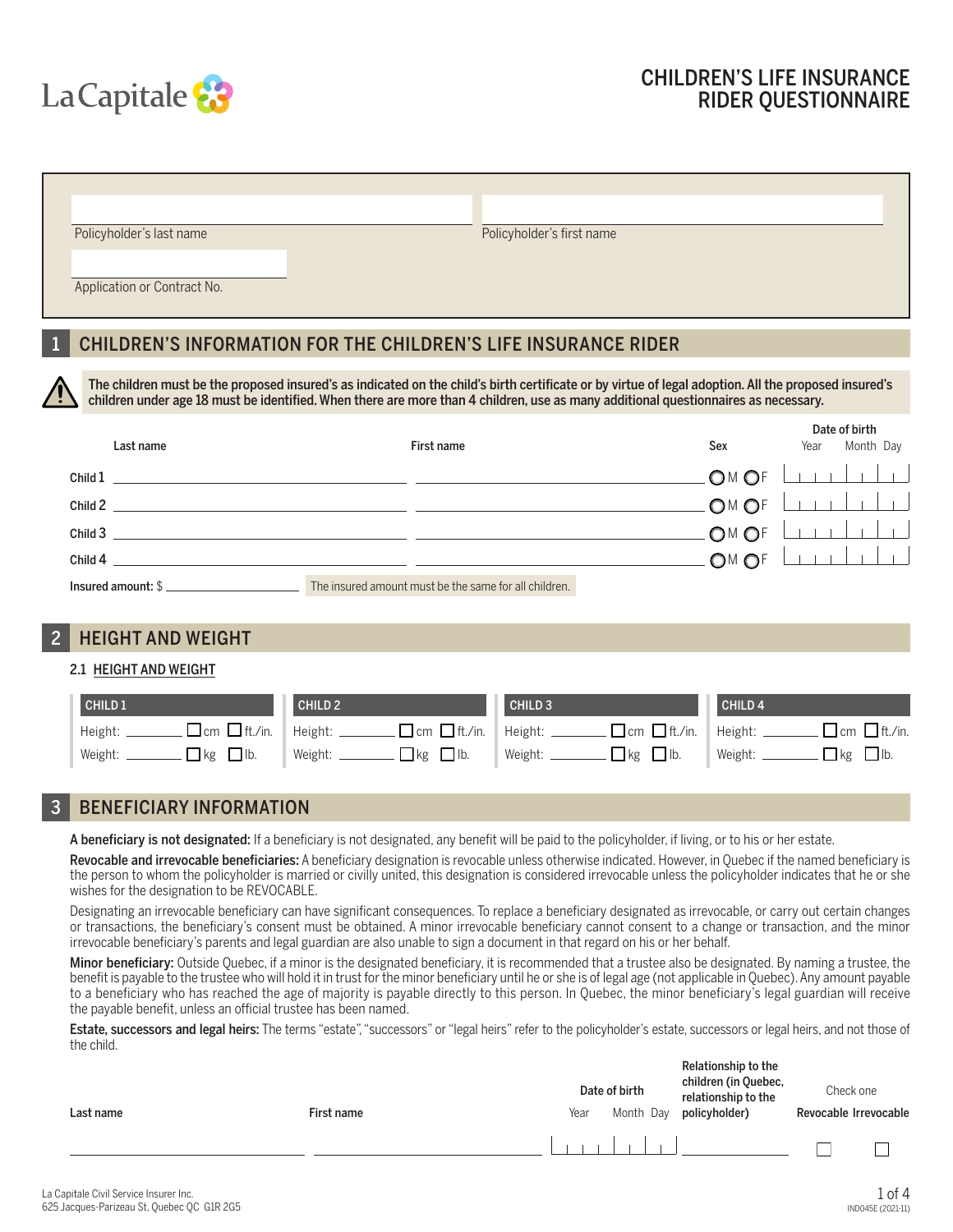

# 4 PERSONAL INFORMATION

### 4.1 OTHER INSURANCE IN FORCE OR PENDING

| CHILD <sub>1</sub> |                | Does the child currently hold a life (LIFE) or critical illness (CI) insurance contract or have a pending application for any of these types of insurance?                                                                                                |                                             |
|--------------------|----------------|-----------------------------------------------------------------------------------------------------------------------------------------------------------------------------------------------------------------------------------------------------------|---------------------------------------------|
|                    |                | $\bigcirc$ Yes $\bigcirc$ No If so, provide the details of these contracts or applications.                                                                                                                                                               | Year and month issued<br>(check if pending) |
| LIFE CI            | Insured amount | Company name                                                                                                                                                                                                                                              | Month Pending<br>Year                       |
|                    |                | <u> 1989 - Johann John Stone, mars eta inperiodo eta inperiodo eta inperiodo eta inperiodo eta inperiodo eta inp</u>                                                                                                                                      |                                             |
| CHILD <sub>2</sub> |                |                                                                                                                                                                                                                                                           |                                             |
|                    |                | Does the child currently hold a life (LIFE) or critical illness (CI) insurance contract or have a pending application for any of these types of insurance?<br>$\bigcirc$ Yes $\bigcirc$ No If so, provide the details of these contracts or applications. |                                             |
|                    |                |                                                                                                                                                                                                                                                           | Year and month issued<br>(check if pending) |
| LIFE CI            | Insured amount | Company name                                                                                                                                                                                                                                              | Month Pending<br>Year                       |
|                    |                | <u> 1989 - Andrea Santa Galileo, ann an t-Ann an t-Ann an t-Ann an t-Ann an t-Ann an t-Ann an t-Ann an t-Ann an t-</u>                                                                                                                                    |                                             |
| CHILD <sub>3</sub> |                |                                                                                                                                                                                                                                                           |                                             |
|                    |                | Does the child currently hold a life (LIFE) or critical illness (CI) insurance contract or have a pending application for any of these types of insurance?<br>$\bigcirc$ Yes $\bigcirc$ No If so, provide the details of these contracts or applications. |                                             |
|                    |                |                                                                                                                                                                                                                                                           | Year and month issued<br>(check if pending) |
| LIFE CI            | Insured amount | Company name                                                                                                                                                                                                                                              | Month Pending<br>Year                       |
|                    |                | <u> 1989 - Johann John Stone, markin film yn y brening yn y brening yn y brening yn y brening yn y brening yn y b</u>                                                                                                                                     |                                             |
| CHILD <sub>4</sub> |                |                                                                                                                                                                                                                                                           |                                             |
|                    |                | Does the child currently hold a life (LIFE) or critical illness (CI) insurance contract or have a pending application for any of these types of insurance?<br>$\bigcirc$ Yes $\bigcirc$ No If so, provide the details of these contracts or applications. |                                             |
|                    |                |                                                                                                                                                                                                                                                           | Year and month issued<br>(check if pending) |
| LIFE CI            | Insured amount | Company name                                                                                                                                                                                                                                              | Year<br>Month Pending                       |
|                    | \$             |                                                                                                                                                                                                                                                           |                                             |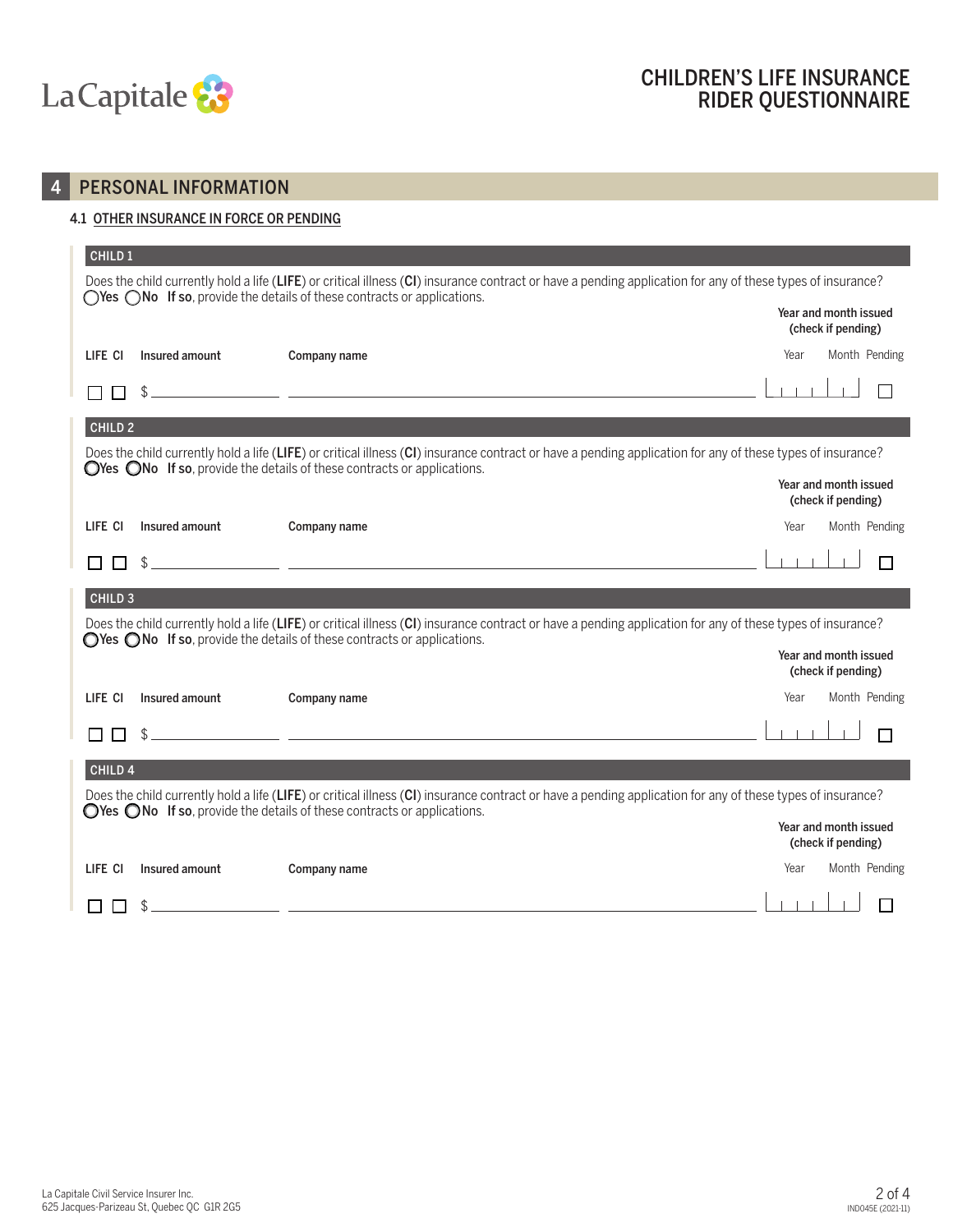

# 5 MEDICAL INFORMATION

| Answer all questions by checking YES or NO. For each "YES" answer, provide details in Section 6 "Additional Information".                                                                      | CHILD 1   | CHILD <sub>2</sub> | <b>CHILD 3</b>            | <b>CHILD 4</b> |
|------------------------------------------------------------------------------------------------------------------------------------------------------------------------------------------------|-----------|--------------------|---------------------------|----------------|
| Each of the proposed insured children:                                                                                                                                                         | Yes<br>No | Yes<br>No          | Yes<br>No                 | Yes No         |
| a) Does he or she have a physical or intellectual impairment or any other congenital<br>illness or disorder?                                                                                   |           |                    | 00000                     |                |
| b) Does he or she have, or previously have, any other illness or disorder requiring hospitalization,<br>consultation with a specialist or taking medication for more than 14 consecutive days? |           |                    | $\circ \circ \circ \circ$ |                |
| c) For a child age 3 or under, was he or she born prematurely (less than 36 weeks of pregnancy)<br>and have developmental delay?                                                               |           |                    | 0 0 0 0 0 0 0 0           |                |
| d) Does he or she have signs or symptoms for which a physician has not yet been consulted<br>or for which follow-up or treatment has been recommended?                                         |           |                    | 00 00 00                  |                |
| e) Has an insurance application for him or her been declined, modified, cancelled, deferred<br>or rated with a higher premium?                                                                 |           | $\circ$            | $\circ$ $\circ$           |                |

## 6 ADDITIONAL INFORMATION

J.  $\sim$ 

 $\overline{a}$ 

 $\overline{a}$ 

If you need extra space, attach an extra sheet, duly dated and signed.

Question No. Child's name Diagnosis, date of diagnosis, dates of consultations, reasons, results, medication or treatments, hospitalizations, surgery, names and addresses of physicians consulted or hospitals visited, current state of health or any other information.